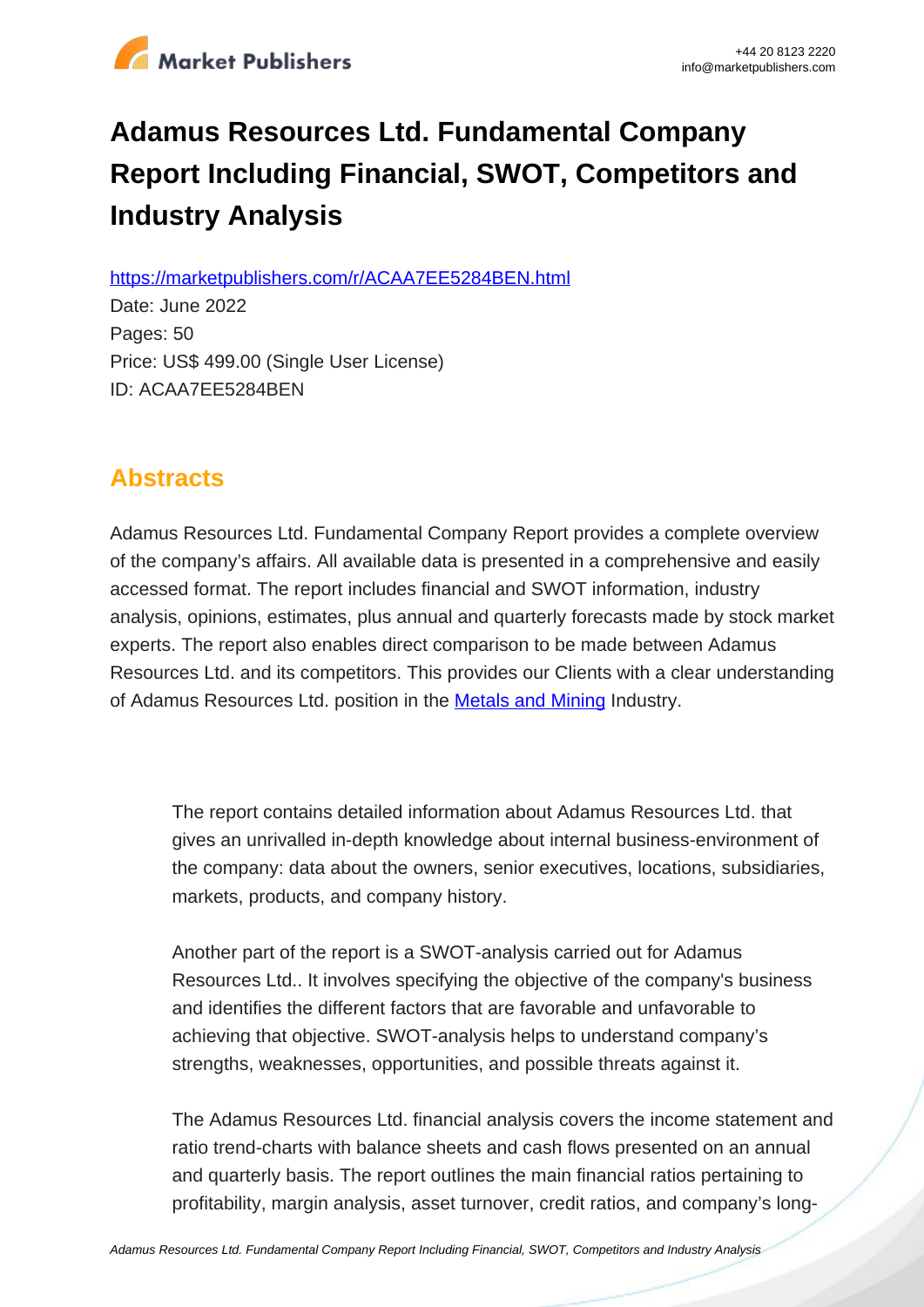

term solvency. This sort of company's information will assist and strengthen your company's decision-making processes.

In the part that describes Adamus Resources Ltd. competitors and the industry in whole, the information about company's financial ratios is compared to those of its competitors and to the industry. The unique analysis of the market and company's competitors along with detailed information about the internal and external factors affecting the relevant industry will help to manage your business environment. Your company's business and sales activities will be boosted by gaining an insight into your competitors' businesses.

Also the report provides relevant news, an analysis of PR-activity, and stock price movements. The latter are correlated with pertinent news and press releases, and annual and quarterly forecasts are given by a variety of experts and market research firms. Such information creates your awareness about principal trends of Adamus Resources Ltd. business.

#### **About Adamus Resources Ltd.**

Adamus Resources Limited engages in mine construction and mineral exploration operations. It primarily explores for gold. The company holds an interest in the Nzema Gold Project located in Ghana, west Africa. It also holds an interest in the Bollinger Diamond Project in the Kimberley region of Western Australia. Adamus Resources Limited is based in West Perth, Australia.

The above Company Fundamental Report is a half-ready report and contents are subject to change.

It means that we have all necessary data in our database to prepare the report but need **2-3 days** to complete it. During this time we are also updating the report with respect to the current moment. So, you can get all the most recent data available for the same price. Please note that preparation of additional types of analyses requires extra time.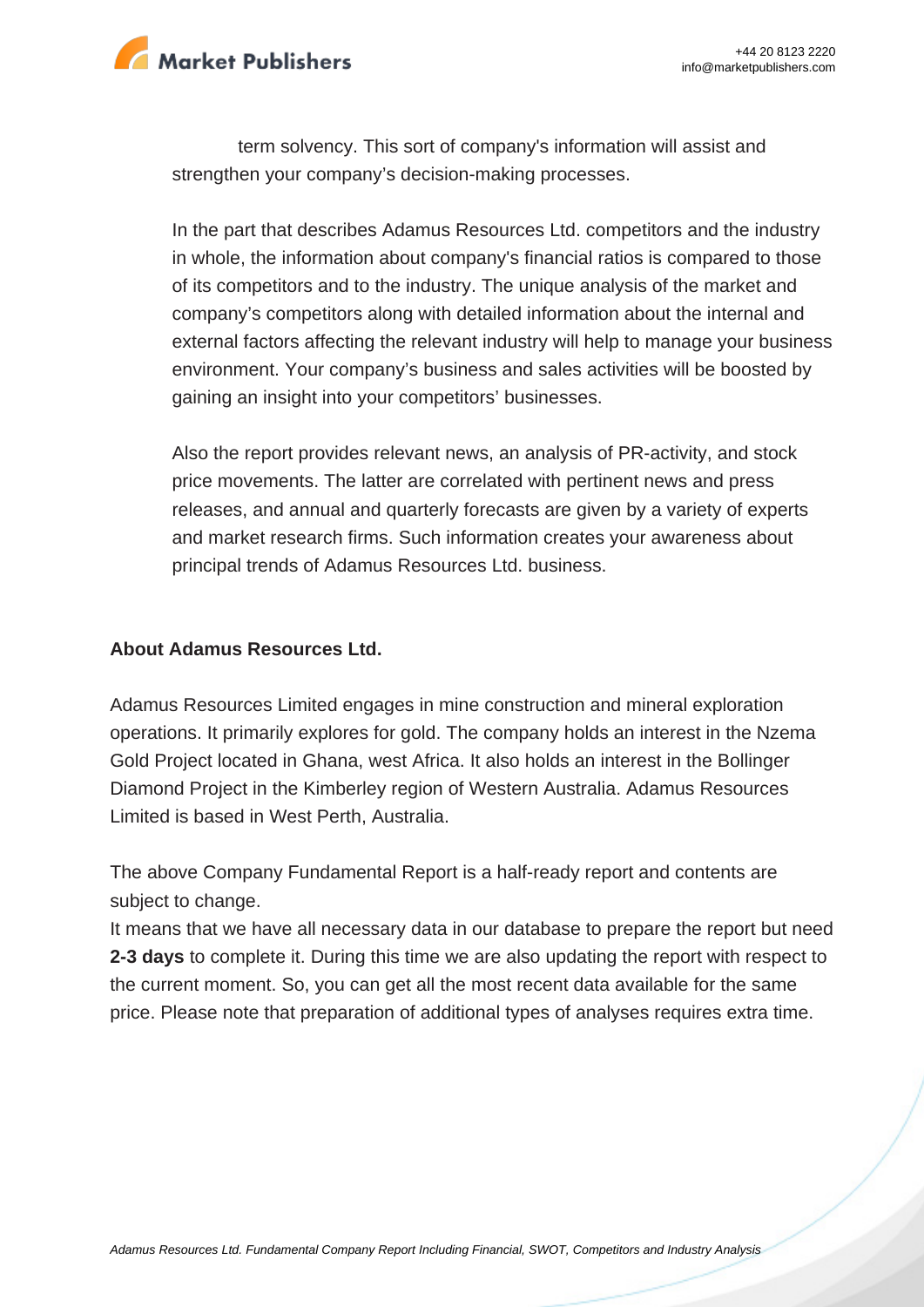

# **Contents**

### RESEARCH METHODOLOGY

DISCI AIMER

# **1. ADAMUS RESOURCES LTD. COMPANY PROFILE**

- 1.1. Key facts
- 1.2. Financial Performance
- 1.3. Key Executives
- 1.4. Ownership and Major Holders
- 1.5. Company History

#### **2. ADAMUS RESOURCES LTD. BUSINESS OVERVIEW**

- 2.1. Business Description
- 2.2. Major Products and Services
- 2.3. Markets and Sales Activities
- 2.4. Locations, Subsidiaries, Operating Units

### **3. ADAMUS RESOURCES LTD. SWOT ANALYSIS**

- 3.1. Overview
- 3.2. Strengths
- 3.3. Weaknesses
- 3.4. Opportunities
- 3.5. Threats

#### **4. ADAMUS RESOURCES LTD. FINANCIAL ANALYSIS**

- 4.1. Financial Statements
- 4.1.1. Income Statement
- 4.1.2. Balance Sheet
- 4.1.3. Cash Flow
- 4.2. Financial Ratios
- 4.2.1. Profitability
- 4.2.2. Margin Analysis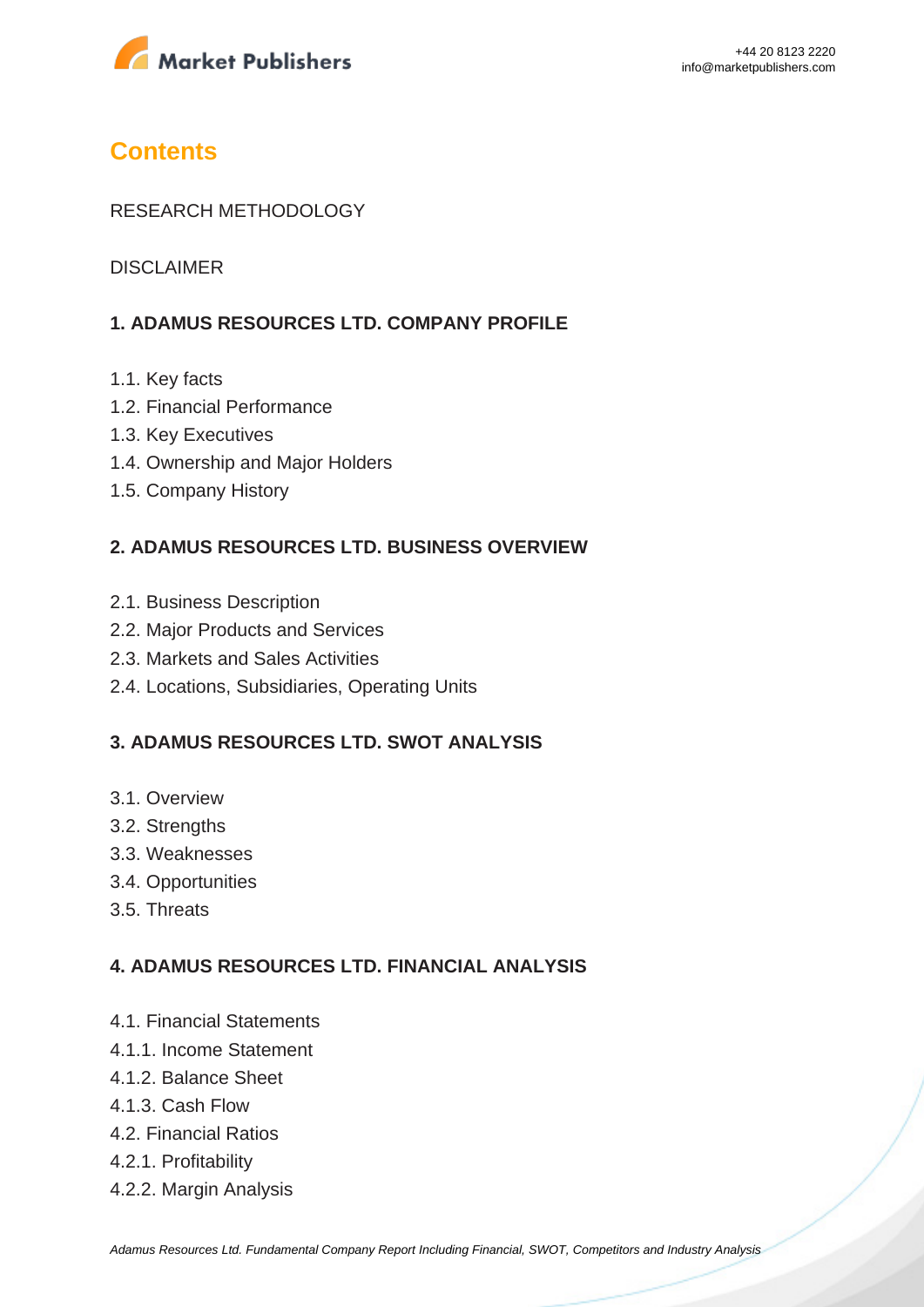

- 4.2.3. Asset Turnover
- 4.2.4. Credit Ratios
- 4.2.5. Long-Term Solvency
- 4.2.6. Growth Over Prior Year
- 4.2.7. Financial Ratios Charts
- 4.3. Stock Market Snapshot

# **5. ADAMUS RESOURCES LTD. COMPETITORS AND INDUSTRY ANALYSIS**

- 5.1. Adamus Resources Ltd. Direct Competitors
- 5.2. Comparison of Adamus Resources Ltd. and Direct Competitors Financial Ratios
- 5.3. Comparison of Adamus Resources Ltd. and Direct Competitors Stock Charts
- 5.4. Adamus Resources Ltd. Industry Analysis
- 5.4.1. Metals and Mining Industry Snapshot
- 5.4.2. Adamus Resources Ltd. Industry Position Analysis

# **6. ADAMUS RESOURCES LTD. NEWS & EVENTS**

- 6.1. News & PR Activity Analysis
- 6.2. IR Corporate News
- 6.3. Marketing News
- 6.4. Corporate Events

# **7. ADAMUS RESOURCES LTD. EXPERTS REVIEW**<sup>1</sup>

- 7.1. Experts Consensus
- 7.2. Experts Revisions

# **8. ADAMUS RESOURCES LTD. ENHANCED SWOT ANALYSIS**<sup>2</sup>

# **9. AUSTRALIA PESTEL ANALYSIS**<sup>2</sup>

- 9.1. Political Factors
- 9.2. Economic Factors
- 9.3. Social Factors
- 9.4. Technological Factors
- 9.5. Environmental Factors
- 9.6. Legal Factors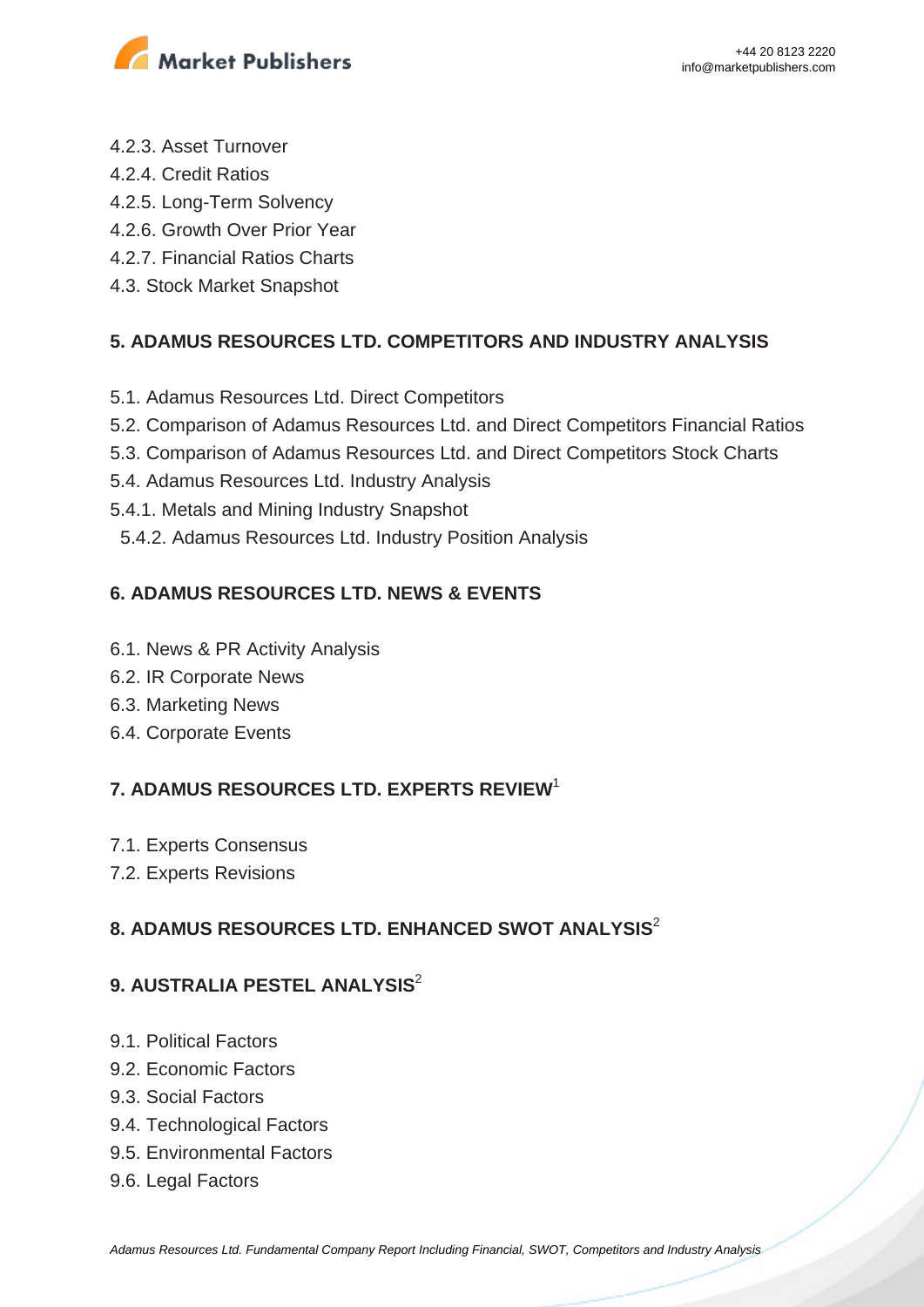

# **10. ADAMUS RESOURCES LTD. IFE, EFE, IE MATRICES**<sup>2</sup>

- 10.1. Internal Factor Evaluation Matrix
- 10.2. External Factor Evaluation Matrix
- 10.3. Internal External Matrix

# **11. ADAMUS RESOURCES LTD. PORTER FIVE FORCES ANALYSIS**<sup>2</sup>

# **12. ADAMUS RESOURCES LTD. VRIO ANALYSIS**<sup>2</sup>

#### **APPENDIX: RATIO DEFINITIONS**

#### **LIST OF FIGURES**

Adamus Resources Ltd. Annual Revenues in Comparison with Cost of Goods Sold and Gross Profit

Profit Margin Chart Operating Margin Chart Return on Equity (ROE) Chart Return on Assets (ROA) Chart Debt to Equity Chart Current Ratio Chart Adamus Resources Ltd. 1-year Stock Charts Adamus Resources Ltd. 5-year Stock Charts Adamus Resources Ltd. vs. Main Indexes 1-year Stock Chart Adamus Resources Ltd. vs. Direct Competitors 1-year Stock Charts Adamus Resources Ltd. Article Density Chart

1 – Data availability depends on company's security policy.

2 – These sections are available only when you purchase a report with appropriate additional types of analyses.

The complete financial data is available for publicly traded companies.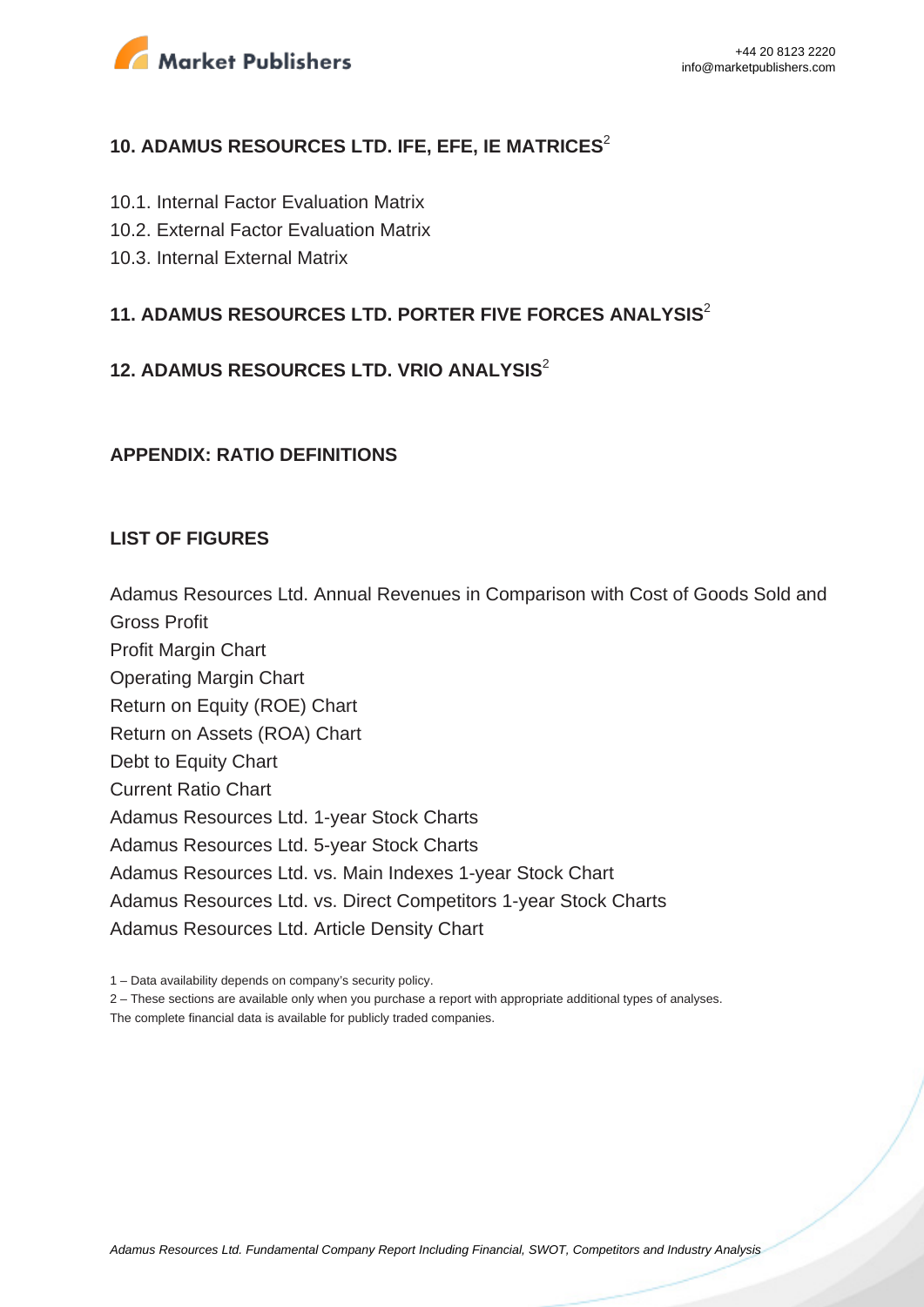

# **List Of Tables**

# **LIST OF TABLES**

Adamus Resources Ltd. Key Facts **Profitability** Management Effectiveness Income Statement Key Figures Balance Sheet Key Figures Cash Flow Statement Key Figures Financial Performance Abbreviation Guide Adamus Resources Ltd. Key Executives Adamus Resources Ltd. Major Shareholders Adamus Resources Ltd. History Adamus Resources Ltd. Products Revenues by Segment Revenues by Region Adamus Resources Ltd. Offices and Representations Adamus Resources Ltd. SWOT Analysis Yearly Income Statement Including Trends Income Statement Latest 4 Quarters Including Trends Yearly Balance Sheet Including Trends Balance Sheet Latest 4 Quarters Including Trends Yearly Cash Flow Including Trends Cash Flow Latest 4 Quarters Including Trends Adamus Resources Ltd. Profitability Ratios Margin Analysis Ratios Asset Turnover Ratios Credit Ratios Long-Term Solvency Ratios Financial Ratios Growth Over Prior Year Adamus Resources Ltd. Capital Market Snapshot Adamus Resources Ltd. Direct Competitors Key Facts Direct Competitors Profitability Ratios Direct Competitors Margin Analysis Ratios Direct Competitors Asset Turnover Ratios Direct Competitors Credit Ratios Direct Competitors Long-Term Solvency Ratios Metals and Mining Industry Statistics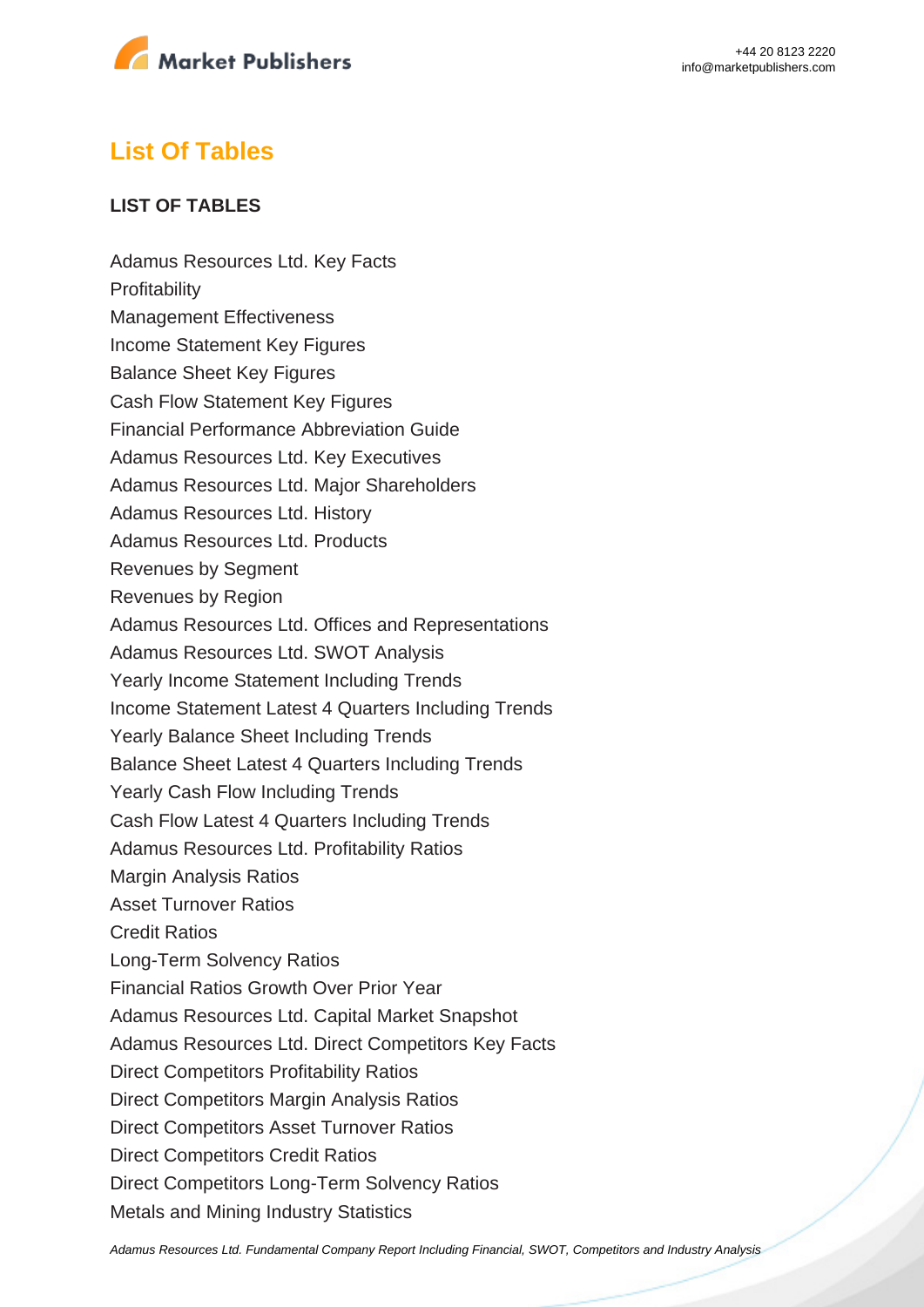

Adamus Resources Ltd. Industry Position Company vs. Industry Income Statement Analysis Company vs. Industry Balance Sheet Analysis Company vs. Industry Cash Flow Analysis Company vs. Industry Ratios Comparison Adamus Resources Ltd. Consensus Recommendations<sup>1</sup> Analyst Recommendation Summary<sup>1</sup> Price Target Summary<sup>1</sup> Experts Recommendation Trends<sup>1</sup> Revenue Estimates Analysis<sup>1</sup> Earnings Estimates Analysis $<sup>1</sup>$ </sup> Historical Surprises<sup>1</sup> Revenue Estimates Trend<sup>1</sup> Earnings Estimates Trend<sup>1</sup> Revenue Revisions<sup>1</sup>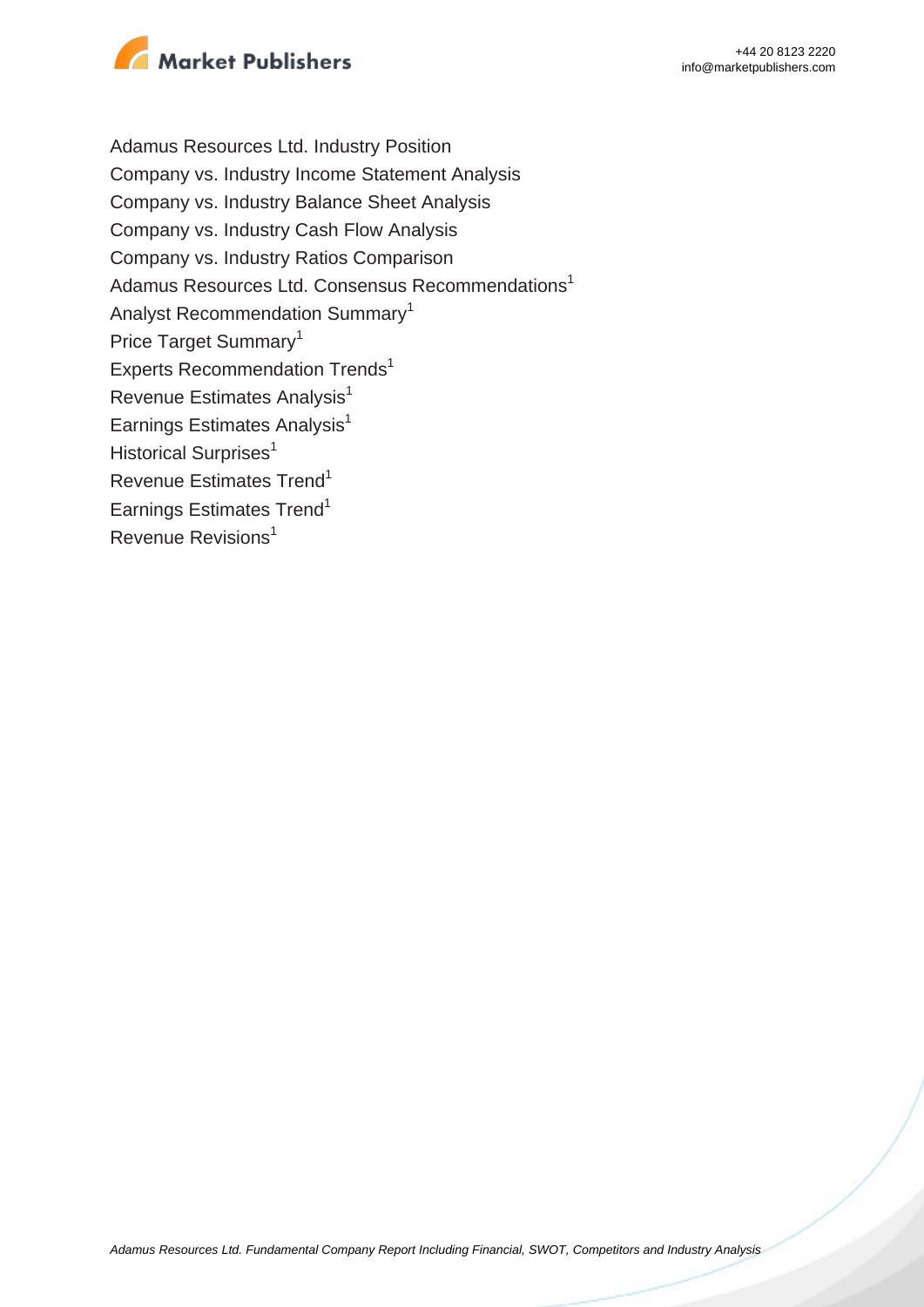

# **ANALYSIS FEATURES**

### **SWOT Analysis**

SWOT, which stands for Strengths, Weaknesses, Opportunities and Threats, is an analytical framework that identifies the internal and external factors that are favorable and unfavorable for a company.

#### **Enhanced SWOT Analysis**

Enhanced SWOT is a 3×3 grid that arranges strengths, weaknesses, opportunities and threats into one scheme:

How to use the strengths to take advantage of the opportunities?

How to use the strengths to reduce likelihood and impact of the threats?

How to overcome the weaknesses that obstruct taking advantage of the opportunities?

How to overcome the weaknesses that can make the threats a reality?

Upon answering these questions a company can develop a project plan to improve its business performance.

#### **PESTEL Analysis**

PESTEL (also termed as PESTLE) is an ideal tool to strategically analyze what influence different outside factors – political, economic, sociocultural, technological, environmental and legal – exert on a business to later chart its long term targets.

Being part of the external analysis when carrying out a strategic assessment or performing a market study, PESTEL gives an overview of diverse macro-environmental factors that any company should thoughtfully consider. By perceiving these outside environments, businesses can maximally benefit from the opportunities while minimizing the threats to the organization.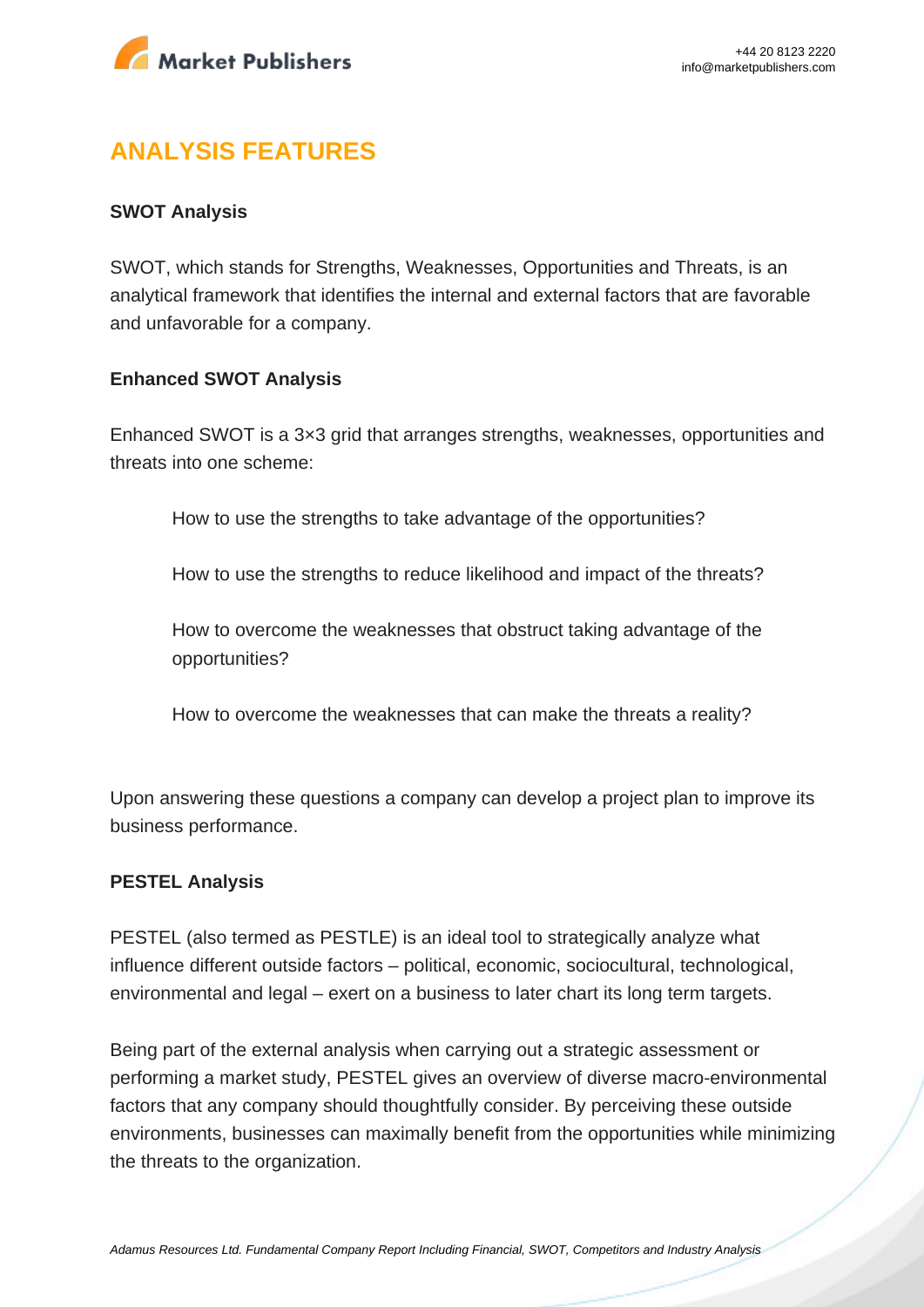

Key Factors Examined by PESTEL Analysis:

Political – What opportunities and pressures are brought by political bodies and what is the degree of public regulations' impact on the business?

Economic – What economic policies, trends and structures are expected to affect the organization, what is this influence's degree?

Sociological – What cultural and societal aspects will work upon the demand for the business's products and operations?

Technological – What impact do the technological aspects, innovations, incentives and barriers have on the organization?

Environmental – What environmental and ecological facets, both locally and farther afield, are likely to predetermine the business?

Legal – What laws and legislation will exert influence on the style the business is carried out?

# **IFE, EFE, IE Matrices**

The Internal Factor Evaluation matrix (IFE matrix) is a strategic management tool helping audit or evaluate major weaknesses and strengths in a business's functional areas. In addition, IFE matrix serves as a basis for identifying and assessing relationships amongst those areas. The IFE matrix is utilised in strategy formulation.

The External Factor Evaluation matrix (EFE matrix) is a tool of strategic management that is typically utilised to assess current market conditions. It is an ideal instrument for visualising and prioritising the threats and opportunities a firm is facing.

The essential difference between the above mentioned matrices lies in the type of factors incorporated in the model; whilst the latter is engaged in internal factors, the former deals exceptionally with external factors – those exposed to social, political, economic, legal, etc. external forces.

Being a continuation of the EFE matrix and IFE matrix models, the Internal External matrix (IE matrix) rests upon an investigation of external and internal business factors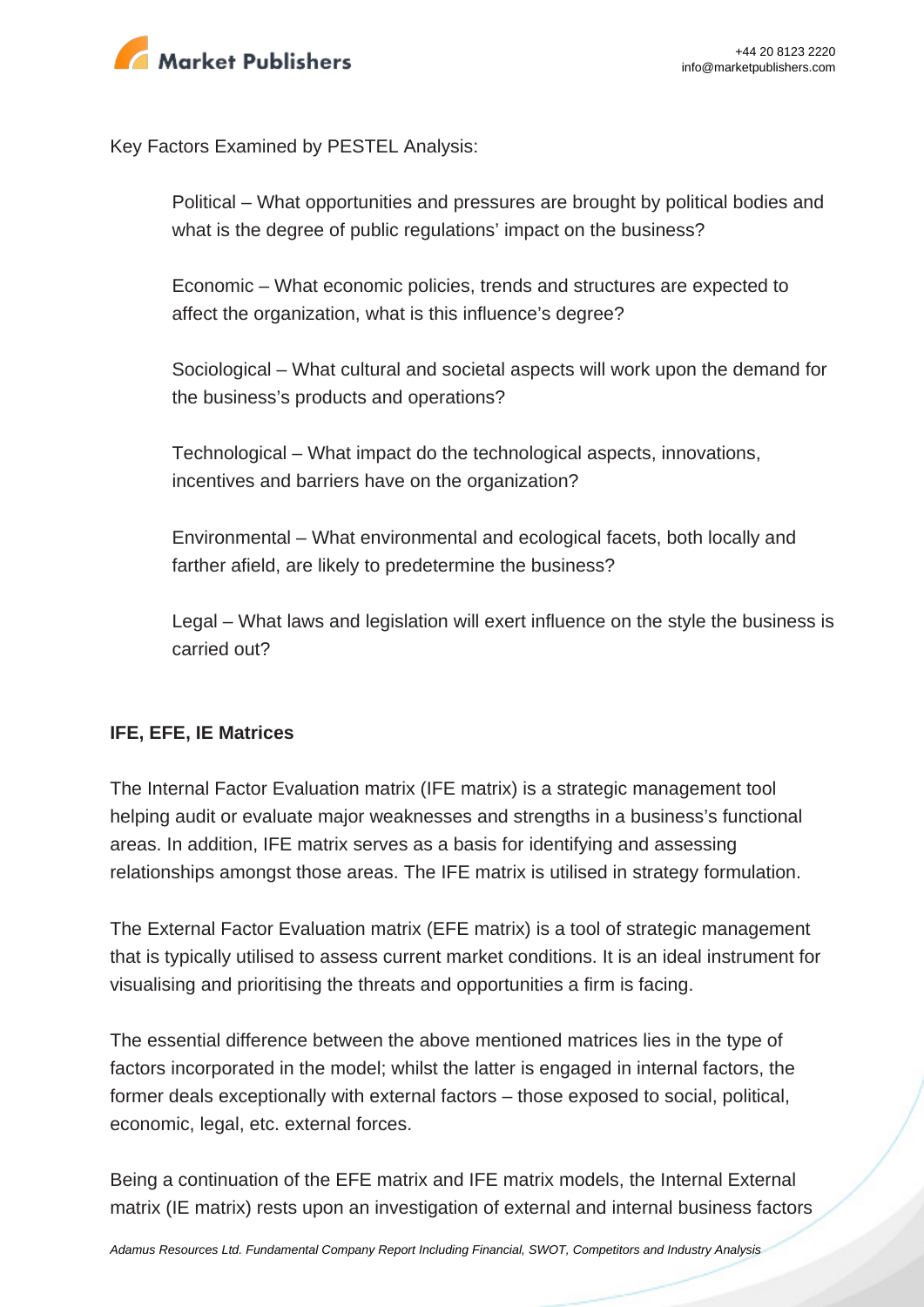

integrated into one suggestive model.

#### **Porter Five Forces Analysis**

The Porter's five forces analysis studies the industry of operation and helps the company find new sources of competitive advantage. The analysis surveys an industry through five major questions:

What composes a threat of substitute products and services?

Is there a threat of new competitors entering the market?

What is the intensity of competitive rivalry?

How big is the bargaining power of buyers?

How significant is the bargaining power of suppliers?

#### **VRIO Analysis**

VRIO stands for Value, Rarity, Imitability, Organization. This analysis helps to evaluate all company's resources and capabilities and bring them together into one aggregate table that includes:

Tangible resources Financial

Physical

**Technological** 

**Organizational** 

Intangible resources Human

Innovation and Creativity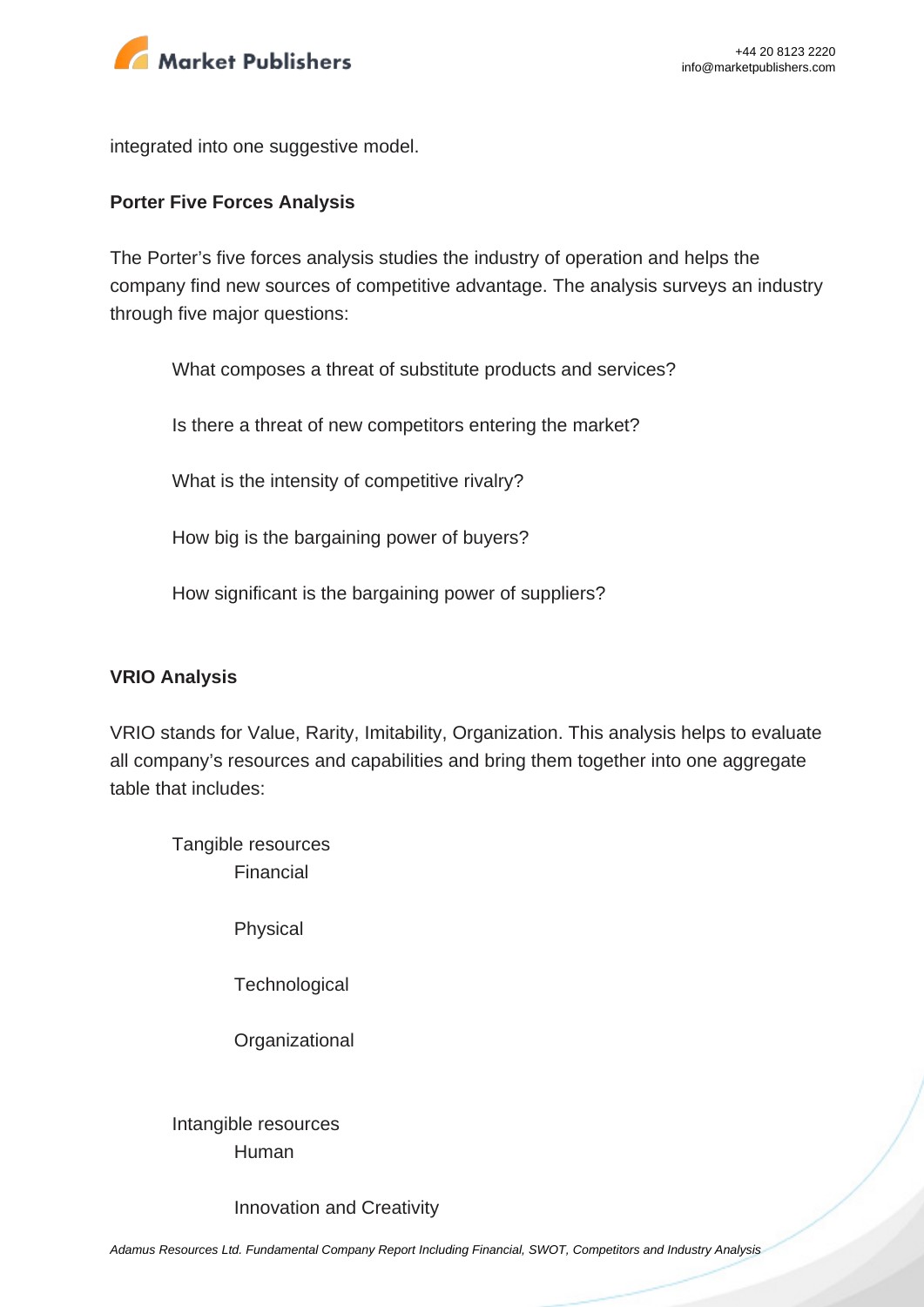

Reputation

Organizational capabilities

The result of the analysis gives a clear picture of company's competitive and economic implications, answering the questions if the resources mentioned above are:

Valuable?

Rare?

Costly to imitate?

Organized properly?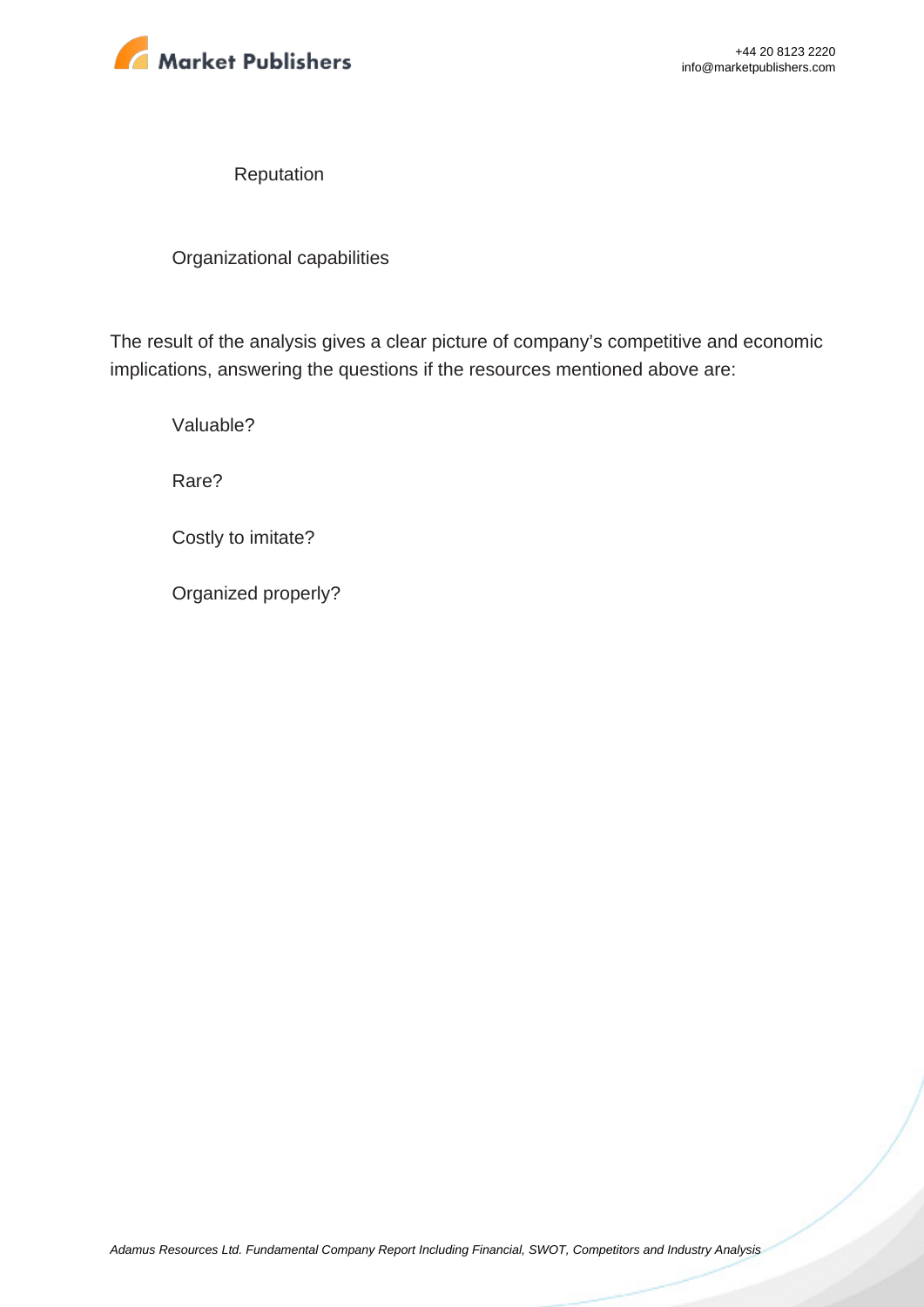

# I would like to order

Product name: Adamus Resources Ltd. Fundamental Company Report Including Financial, SWOT, Competitors and Industry Analysis Product link: [https://marketpublishers.com/r/ACAA7EE5284BEN.html](https://marketpublishers.com/report/industry/metallurgy/adamus_resources_ltd_swot_analysis_bac.html) Price: US\$ 499.00 (Single User License / Electronic Delivery)

> If you want to order Corporate License or Hard Copy, please, contact our Customer Service:

[info@marketpublishers.com](mailto:info@marketpublishers.com)

# Payment

To pay by Credit Card (Visa, MasterCard, American Express, PayPal), please, click button on product page [https://marketpublishers.com/r/ACAA7EE5284BEN.html](https://marketpublishers.com/report/industry/metallurgy/adamus_resources_ltd_swot_analysis_bac.html)

To pay by Wire Transfer, please, fill in your contact details in the form below:

First name: Last name: Email: Company: Address: City: Zip code: Country: Tel: Fax: Your message:

\*\*All fields are required

Custumer signature

Please, note that by ordering from marketpublishers.com you are agreeing to our Terms & Conditions at<https://marketpublishers.com/docs/terms.html>

To place an order via fax simply print this form, fill in the information below and fax the completed form to +44 20 7900 3970